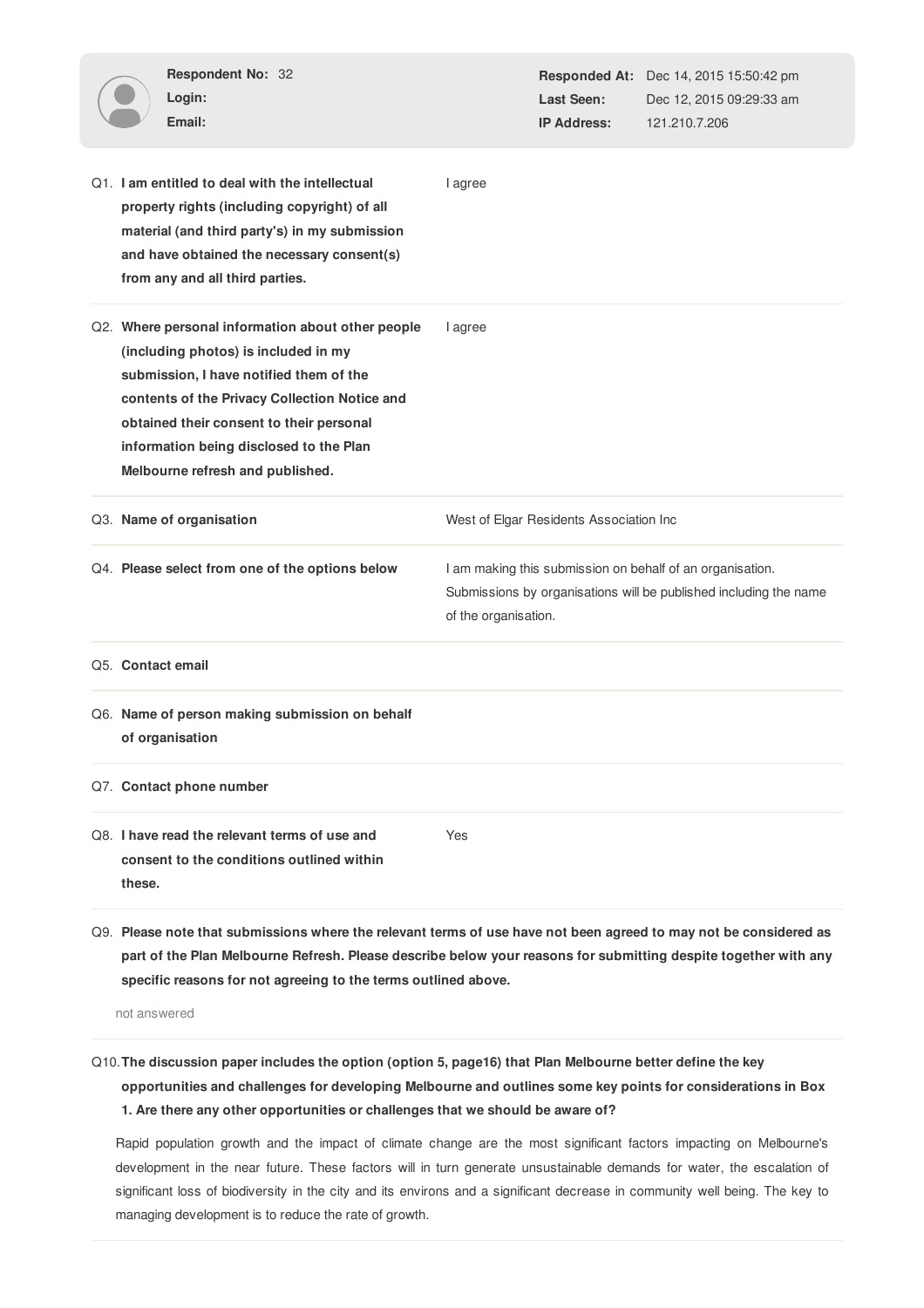Q11.**The discussion paper includes the option (option 6, page 18) that the United Nations Sustainable Development Goals be included in Plan Melbourne 2016. Do you agree with this idea? If so, how should the goals be incorporated into Plan Melbourne 2016?**

#### Q12.**Please explain your response**

Sustainable development acknowledges that the impact of increased population and urban infrastructure comes at an environmental and social cost. Although sustainable development is often claimed to be possible, the reality of the property development market is such that these goals are often paid lip service. They should be incorporated into the VPP so they are legally binding

Strongly Agree

Q13.**The discussion paper includes the option (option 7, page 18) to lock down the existing urban growth boundary and modify the action (i.e. the action under Initiative 6.1.1.1 in Plan Melbourne 2014) to reflect this. Do you agree that there should be a permanent urban growth boundary based on the existing boundary?** Agree

### Q14.**Please explain your response**

the continued expansion of suburbia into arable farmland and green wedges should be limited by an urban growth boundary which should also restrict the opportunity to limit speculative profits from changing land uses.

# Q15. The discussion paper includes the option (option 8, page 18) that Plan Melbourne 2016 should more clearly **articulate the values of green wedge and peri-urban areas to be protected and safeguarded. How can Plan Melbourne 2016 better articulate the values of green wedges and peri-urban areas?**

Plan Melbourne can protect these areas by applying environmental protection overlays in the VPP so that there is a legislative protection for green wedges and overlays on peri-urban areas which will protect farming and restrict sub-division in these areas. The restriction on third party rights in relation to environmental protection issues also needs to be removed

# Q16. The discussion paper includes the option (option 9, page 18) to remove the concept of an Integrated Economic Triangle and replace it with a high-level 2050 concept map for Melbourne (i.e. a map that shows the Expanded **Central City, National Employment Clusters, Metropolitan Activity Centres, State-Significant Industrial Precincts, Transport Gateways, Health and Education Precincts and Urban Renewal Precincts). What other elements should be included in a 2050 concept map for Melbourne?**

environmental protection and green infrastructure elements should be included in a 2050 concept map based on projected population growth for Melbourne. In order for increased density or high rise development to be approved, local councils and VCAT need to take account of the areas to be reserved to provide a minimum acceptable per capita access to green open space, however this is to be funded.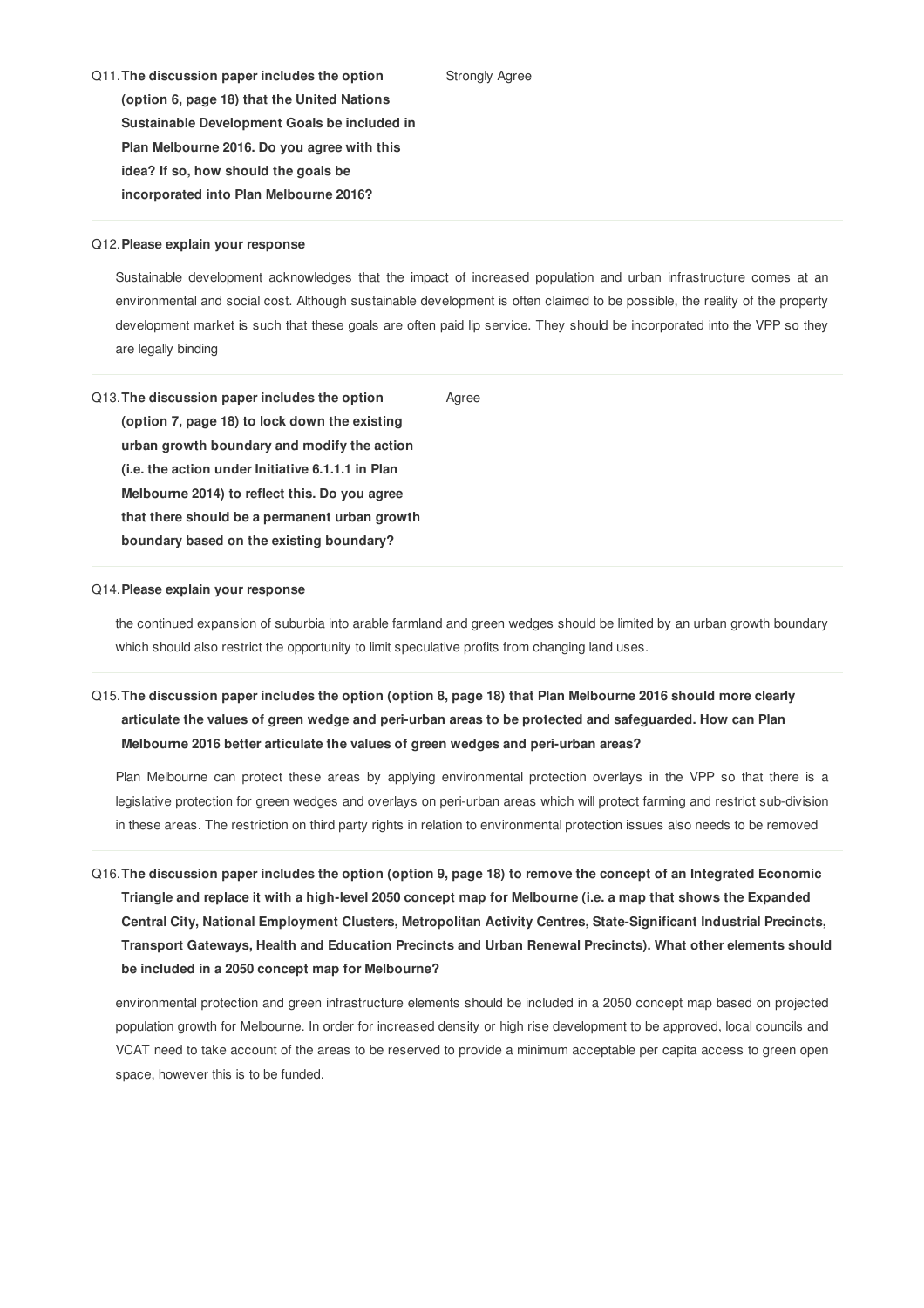Q17.**The discussion paper includes the option (option 10, pages 18) that the concept of Melbourne as a polycentric city (i.e. a city with many centres) with 20-minute neighbourhoods (i.e. the ability to meet your everyday (nonwork) needs locally, primarily within a 20 minute walk) be better defined. Do the proposed definitions adequately clarify the concepts?**

# Q18.**Please explain your response**

The current proposal is not feasible or realistic and the 20 minute concept needs to be more clearly defined. From which point is the 20 minute city to be measured and to what extent are the Neighbourhood and current Major Activity Centres already meeting this need? The proposed definitions presented in the Plan do not adequately clarify the concept or how it would be retro-fitted across Melbourne

Agree

Q19.**The discussion paper includes options (options 11-17, pages 23 to 27) that identify housing, climate change, people place and identity and partnerships with local government as key concepts that need to be incorporated into Plan Melbourne 2016. Do you support the inclusion of these as key concepts in Plan Melbourne 2016?** Agree

#### Q20.**Please explain your response**

The inclusion of climate people place and identity and local government partnerships are supported but not housing. Housing is an element which is more appropriately dealt with at the local council level unless housing principles such as sustainability, accessibility across the life span and the regulation of housing build quality are included.

### Q21.**Any other comments about chapter 2 (growth, challenges, fundamental principles and key concepts)?**

The fundamental principle of requiring middle ring suburbs to provide more housing capacity is unrealistic as is the idea that increasing housing supply in these suburbs will increase housing affordability. Demographic studies indicate that greyfield development will not occur as older residents age in place and the greatest demand in future housing will be from young families not wishing to live in high rise towers

## Q22.**Climate change comments**

Climate change will exacerbate the impact of too rapid population growth, particularly in relation to water supply. Extensive periods of drought will require a significant investment in recycling of water and more water efficient urban design, and the need for alternative energy sources for cooling as temperatures soar.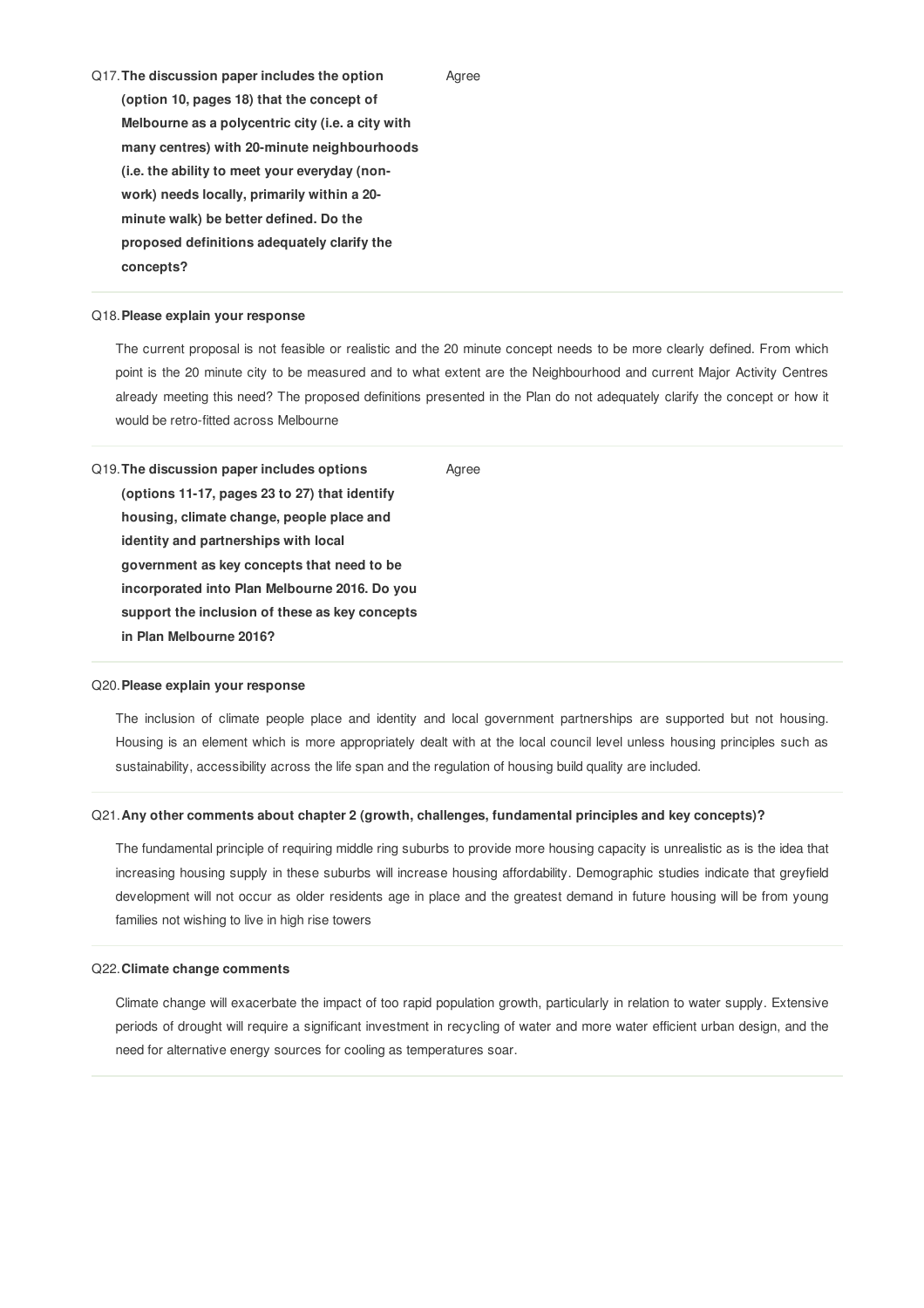Q23. The discussion paper includes the option (option 20, page 30) to revise the Delivering Jobs and Investment chapter in Plan Melbourne 2014 to ensure the significance and roles of the National Employment Clusters as **places of innovation and knowledge-based employment are clear. How can Plan Melbourne 2016 better articulate the significance and roles of the National Employment Clusters as places of innovation and knowledge-based employment?**

It is not clear how a strategic plan for Melbourne land use will generate innovation and knowledge management growth. There are already clusters across the city and the role of the National Employment Clusters is yet to be explained. How will urban planning generate the activities which are being proposed? This is not explained.

Option 21A

Q24.**The discussion paper includes two options (page 30) relating to National Employment Clusters, being:Option 21A: Focus planning for National Employment Clusters on core institutions and businesses.Option 21B: Take a broader approach to planning for National Employment Clusters that looks beyond the core institutions and businesses.Which option do you prefer?**

# Q25.**Please explain why you have chosen your preferred option**

If you must include this element then it would be more logical to consider Victoria and Melbourne's strategic and competitive advantage and the historic development of employment and knowledge hubs. The decline of manufacturing in Melbourne should be a catalyst to generating alternative industries but this is a largely economic issue rather than a matter of town planning.

| Q26. The discussion paper includes the option        | Agree |
|------------------------------------------------------|-------|
| (option 22, pages 30) to broaden the East            |       |
| Werribee National Employment Cluster to call it      |       |
| the Werribee National Employment Cluster in          |       |
| order to encompass the full range of activities      |       |
| and employment activities that make up               |       |
| Werribee. This could include the Werribee            |       |
| <b>Activity Centre and the Werribee Park Tourism</b> |       |
| Precinct. Do you agree with broadening the           |       |
| <b>East Werribee Cluster?</b>                        |       |

# Q27.**Why?**

On the assumption that changing the name will result in more economic development opportunities in that region then this is supported. However, the link between precinct planning and economic development is never explained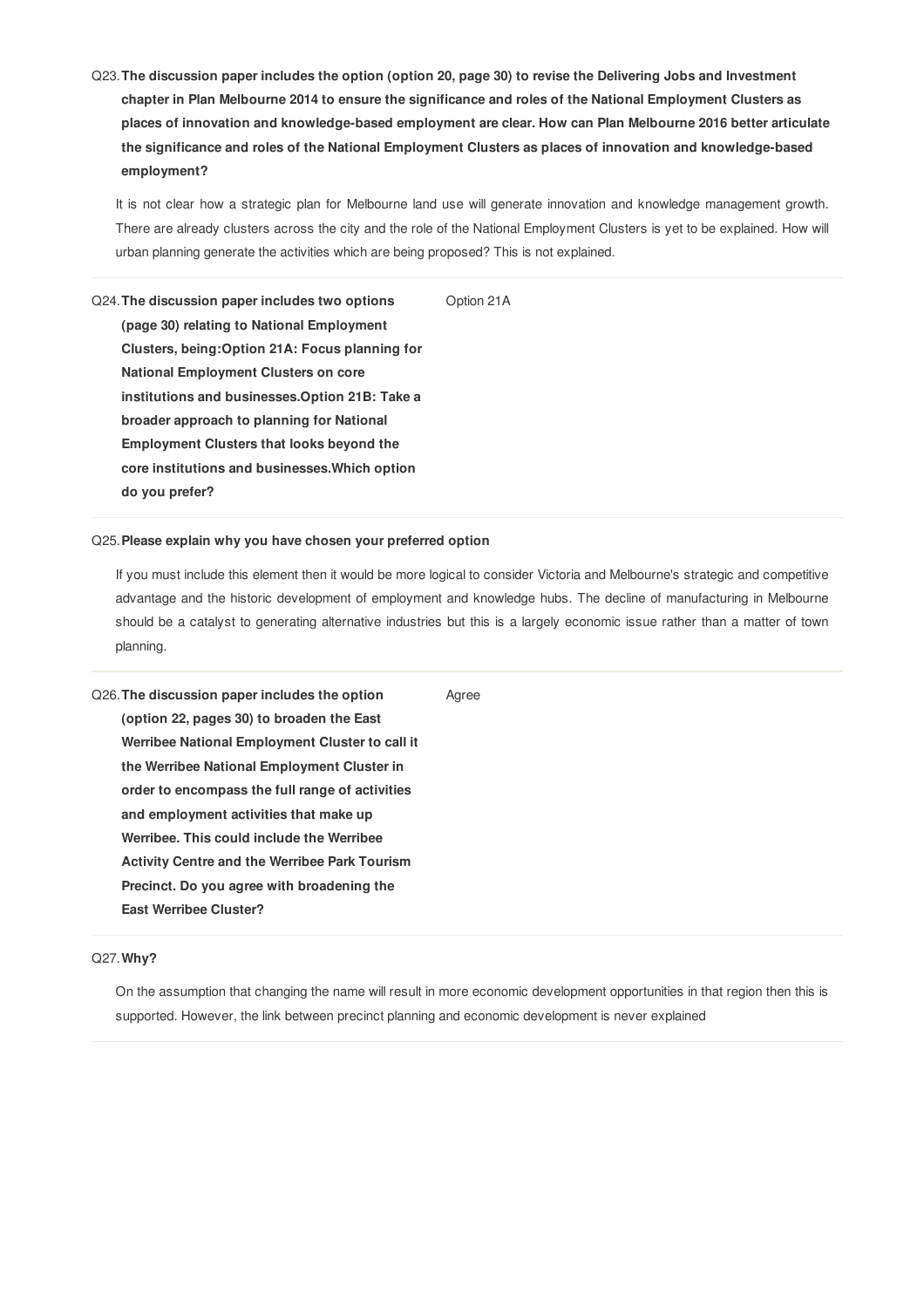Q28.**The discussion paper includes the option (option 23, pages 30) to broaden the Dandenong South National Employment Cluster to call it the Dandenong National Employment Cluster in order to encompass the full range of activities and employment activities that make up Dandenong. This could include the Dandenong Metropolitan Activity Centre and Chisholm Institute of TAFE. Do you agree with broadening the Dandenong South National Employment Cluster?**

### Q29.**Why?**

see above

Q30. The discussion paper includes options (options 24 to 30, pages 34-35) that consider the designation of Activity Centres and criteria for new Activity Centres. Do you have any comments on the designation of Activity Centres **or the criteria for new Activity Centres as outlined in the discussion paper?**

The 20 minute city concept does not integrate with the current Activity Centres as identified in Melbourne 2030. They cannot be reconciled as they are based on opposing concepts. Current Centres should have their boundaries clearly defined and fixed. They should be required to provide transport and open space resources to support their higher populations. Future centres should be located near public transport or planned future public transport

Q31. The discussion paper includes the option (option 31, page 35) to evaluate the range of planning mechanisms available to protect strategic agricultural land. What types of agricultural land and agricultural activities need to **be protected and how could the planning system better protect them?**

This is supported. the outcome of an independent review would identify whether current planning mechanisms are adequate and how the planning system could better protect agricultural land and activities.

Q32. The discussion paper includes the option (option 32, page 36) to implement the outcomes of the Extractive **Industries Taskforce through the planning scheme, including Regional Growth Plans, to affirm that extractive industries resources are protected to provide an economic supply of materials for construction and road industries. Do you have any comments in relation to extractive industries? Reference page 36.**

This is not supported

### Q33.**Any other comments about chapter 3 (delivering jobs and investment)?**

These plans count for little if they are not supported by detailed transport, economic development and investment strategies by Government

Strongly Agree

Q34.**The discussion paper includes the option (option 34, page 42) to include the Principal Public Transport Network in Plan Melbourne 2016. Do you agree that the Principal Public Transport Network should inform land use choices and decisions?**

not answered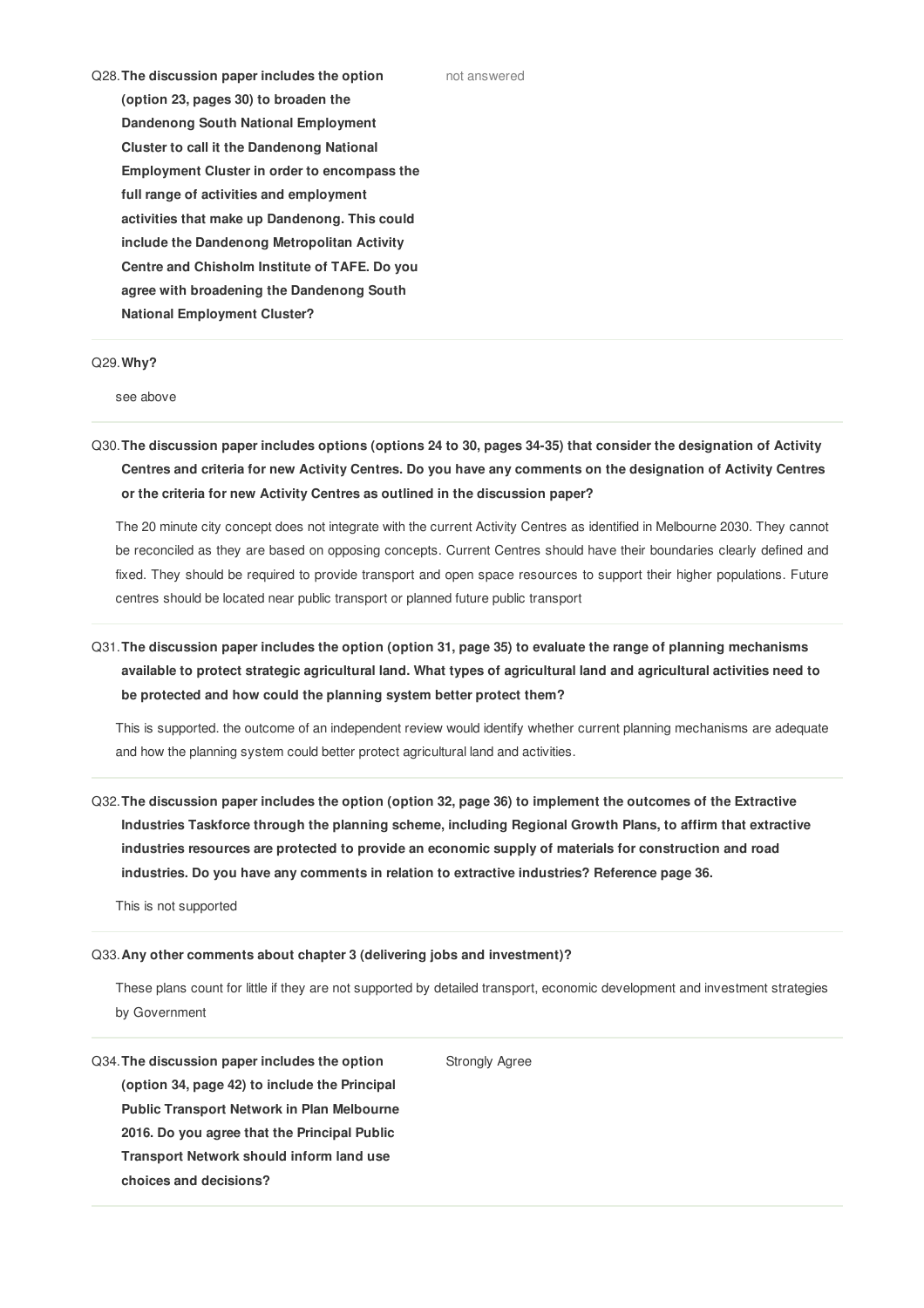# Q35.**Why?**

There has been little significant investment in Melbourne's public transport system for the last 50 years compared to 19th century Melbourne. Sustainable population growth cannot be supported by increased road transport for passengers and freight and transport links should be in place before more intensive development precincts are established especially in outer Melbourne

# Q36.**The discussion paper includes the option (option 35, page 43) to incorporate references to Active Transport Victoria (which aims to increase participation and safety among cyclists and pedestrians) in Plan Melbourne 2016. How should walking and cycling networks influence and integrate with land use?**

There should be a statewide strategy to support and resource walking and cycling networks and this should be included in the VPP with resourcing from the State Government.

### Q37.**Any other comments about chapter 4 (a more connected Melbourne)?**

The under-investment in public transport in Melbourne is already generating unacceptable congestion and productivity costs. A decentralisation policy which would see more economic and population growth in regional centres depends on fast rail links between these centres and the CBD

Q38.**The discussion paper includes the option (option 36A, pages 46) to establish a 70/30 target where established areas provide 70 per cent of Melbourne's new housing supply and greenfield growth areas provide 30 per cent. Do you agree with establishing a 70/30 target for housing supply?** Strongly Disagree

## Q39.**Why?**

the target for established areas is strongly rejected. Meeting this target would require high density development in areas where it is not appropriate. This proposal is premised on the idea that "greyfields" areas will yield additional land on which to generate an increased supply of medium to higher density housing. Senior residents are ageing in place; land values in these areas make housing unaffordable for most people and the highest future demand for housing will be from families for whom medium to higher density housing is inappropriate

### Q40.**What, if any, planning reforms are necessary to achieve a 70/30 target?**

This target is not supported and it is difficult to see how it could be mandated without setting housing and population targets for each LGA

Agree

Q41.**The discussion paper includes the option (option 36B, page 46) to investigate a mechanism to manage the sequence and density of the remaining Precinct Structure Plans based on land supply needs. Do you agree with this idea?**

### Q42.**Why?**

This would ensure that Precinct Structure Plans are generated in a timeframe driven by demographic trends and land supply needs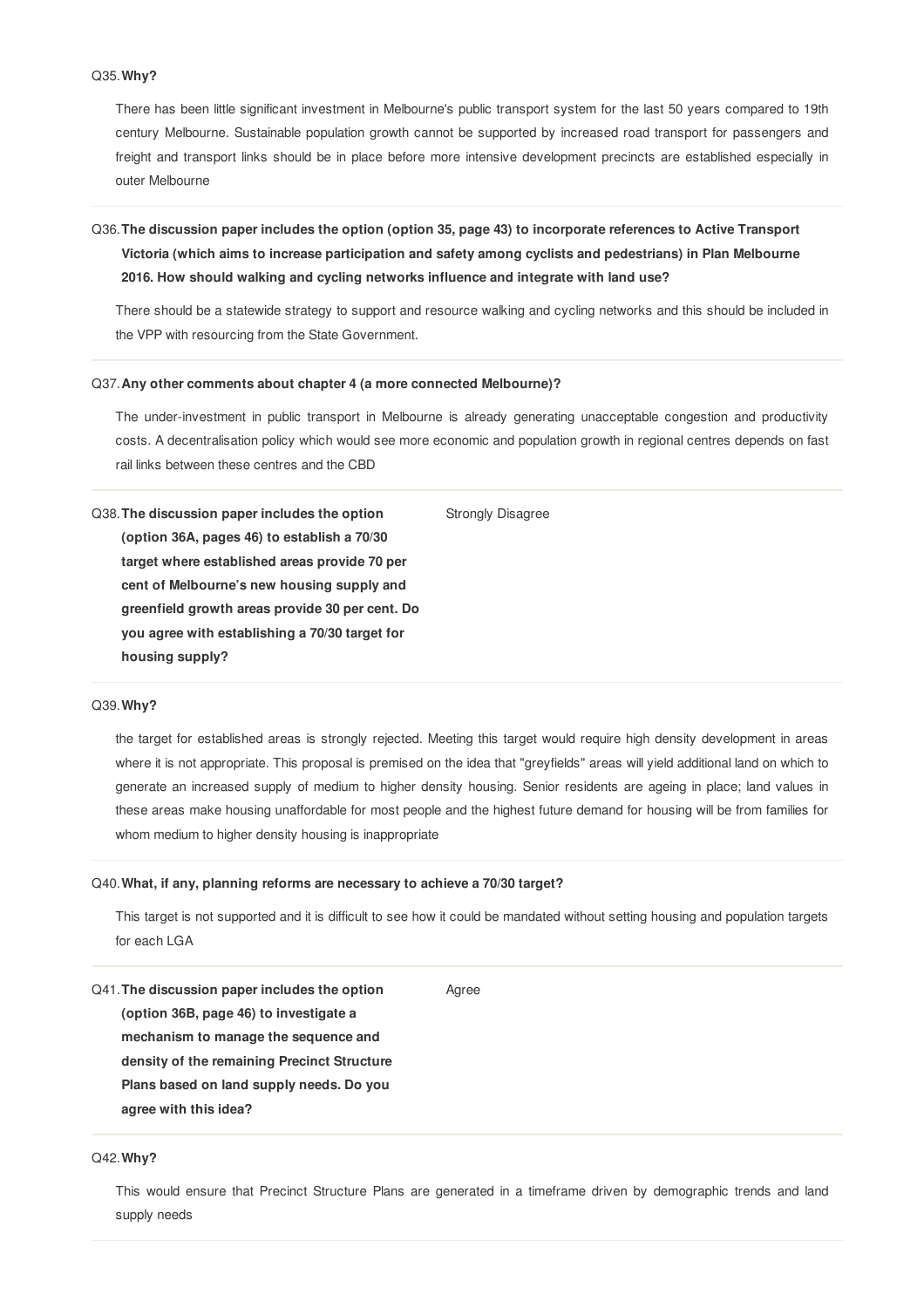#### Strongly Disagree

Q43.**The discussion paper includes the option (option 36C, page 46) to focus metropolitan planning on unlocking housing supply in established areas, particularly within areas specifically targeted for growth and intensification. Do you agree with this idea?**

#### Q44.**Why?**

As outlined above this strategy will not achieve increased affordable housing supply at least in the next 10-15 years as older residents remain in detached housing for preference and increased supply does not generate more affordable housing given the prevailing land values.

Q45.**The discussion paper includes options (option 37, page 50) to better define and communicate Melbourne's housing needs by either:Option 37A: Setting housing targets for metropolitan Melbourne and each sub-region relating to housing diversity, supply and affordabilityOption 37B: Developing a metropolitan Housing Strategy that includes a Housing Plan Which option do you prefer? Other** 

# Q46. The discussion paper includes the option (option 38, page 52) to introduce a policy statement in Plan Melbourne **2016 to support population and housing growth in defined locations and acknowledge that some areas within defined locations will require planning protection based on their valued character. How could Plan Melbourne 2016 clarify those locations in which higher scales of change are supported?**

The intention of Activity Centres was to locate more intensive population and housing growth in areas which had the infrastructure to support them. These high change areas have already been identified but investment has generally preferred to target overseas buyers, investors or middle ring unit subdivision. The planning zone reform was intended to protect areas of valuable character but with limited success because all councils had to meet a housing and population target.

# Q47. The discussion paper includes the option (option 39, page 52) to clarify the direction to 'protect the suburbs'. **How could Plan Melbourne 2016 clarify the direction to protect Melbourne and its suburbs from inappropriate development?**

Remove the requirement in the VPP (and M2030) that all planning decisions must address urban consolidation objectives and increased housing capacity regardless of where the proposed development occurs. Allow councils to set permeability, site coverage, height and distance from boundary measures. These alone can protect Melbourne from development which is inappropriate in scale- height or scale and which removes tree canopy and vegetation coverage ( not by lot but by local area).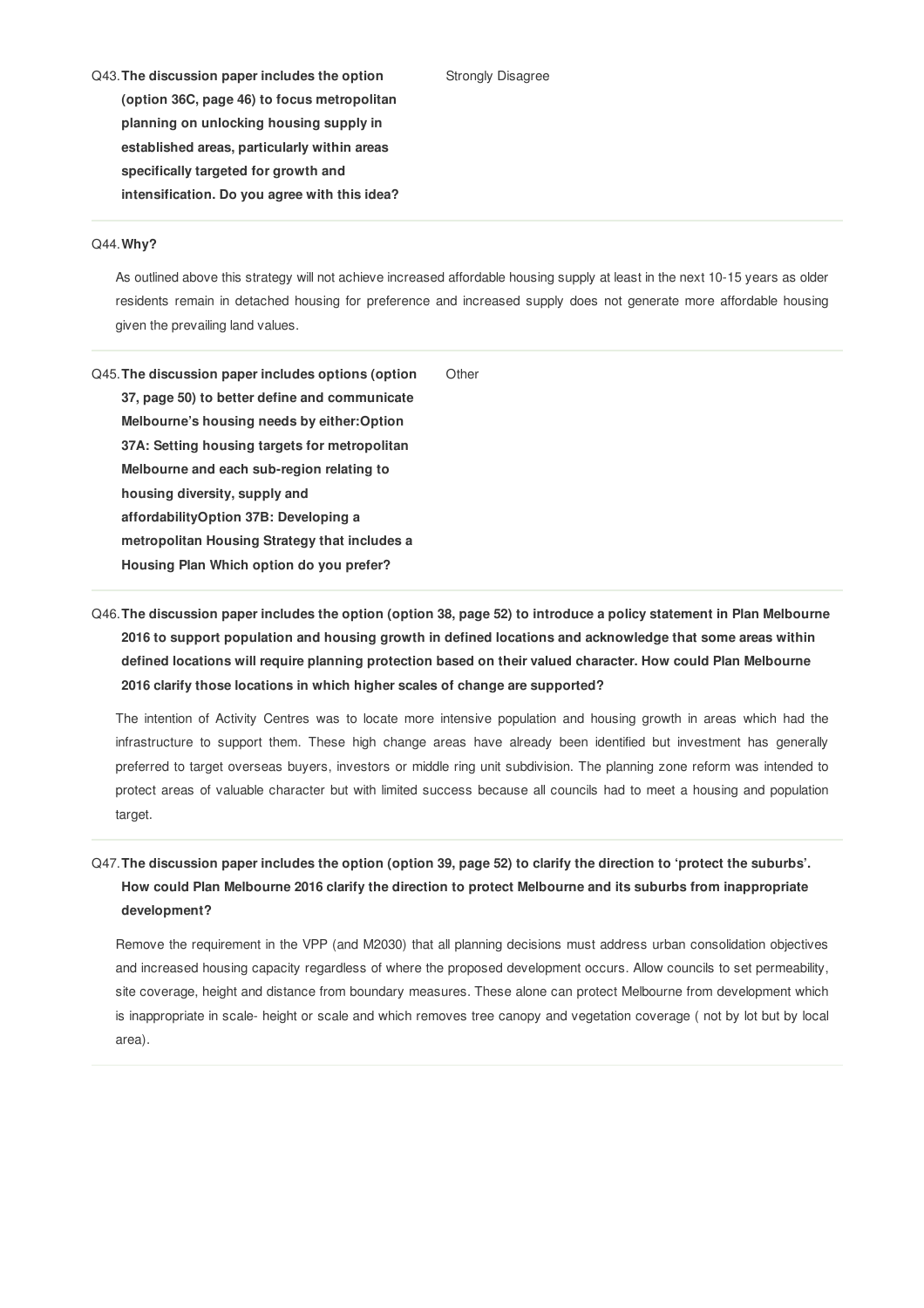#### Option 40B

Q48.**The discussion paper includes the option (option 40, page 56) to clarify the action to apply the Neighbourhood Residential Zone to at least 50 per cent of residential land by:Option 40A: Deleting the action and replacing it with a direction that clarifies how the residential zones should be applied to respect valued character and deliver housing diversityOption 40B: Retain at least 50 per cent as a guide but expand the criteria to enable variations between municipalitiesWhich option do you prefer?**

Q49. The discussion paper includes the option (option 42, page 58) to include an action in Plan Melbourne 2016 to **investigate how the building and planning system can facilitate housing that readily adapts to the changing** needs of households over the life of a dwelling. In what other ways can Plan Melbourne 2016 support greater **housing diversity?**

This is an issue of building quality and standards which should be addressed by the Building Authority of Victoria. It should also be a requirement in all housing policies in the local planning scheme that dwellings must meet certain minimum standards for light, access and egress, energy conservation, mobility and ventilation

# Q50.**A number of options are outlined in the discussion paper (page 58) to improve housing affordability, including:Option 45A: Consider introducing planning tools that mandate or facilitate or provide incentives to increase social and affordable housing supply.Option 45B: Evaluate the affordable housing initiative pilot for** land sold by government to determine whether to extend this to other suitable land sold by government. Option **45C: Identify planning scheme requirements that could be waived or reduced without compromising the amenity of social and affordable housing or neighbouring properties.What other ideas do you have for how Plan Melbourne 2016 can improve housing affordability?**

Housing affordability is generally driven by land value. One of the consequences of limiting land supply is to increase the value of the land which is available for development. Melbourne has a generous quantity of supply available within the urban boundary although outer urban development has limited economic and transport options. none of the above options above are supported

#### Q51.**Any other comments about chapter 5 (housing)?**

There is a shortage of affordable supply of housing in the inner and middle ring suburbs. This is the direct result of dramatic population growth which is fuelling massive investment in high rise and other development. The housing industry responds to market conditions. Unless government becomes involved again in public housing it is unlikely that increasing supply in these areas will increase affordability

Strongly Agree

Q52.**The discussion paper includes the option (option 46, page 69) to introduce Strategic Environmental Principles in Plan Melbourne 2016 to guide implementation of environment, climate change and water initiatives. Do you agree with the inclusion of Strategic Environmental Principles in Plan Melbourne 2016?**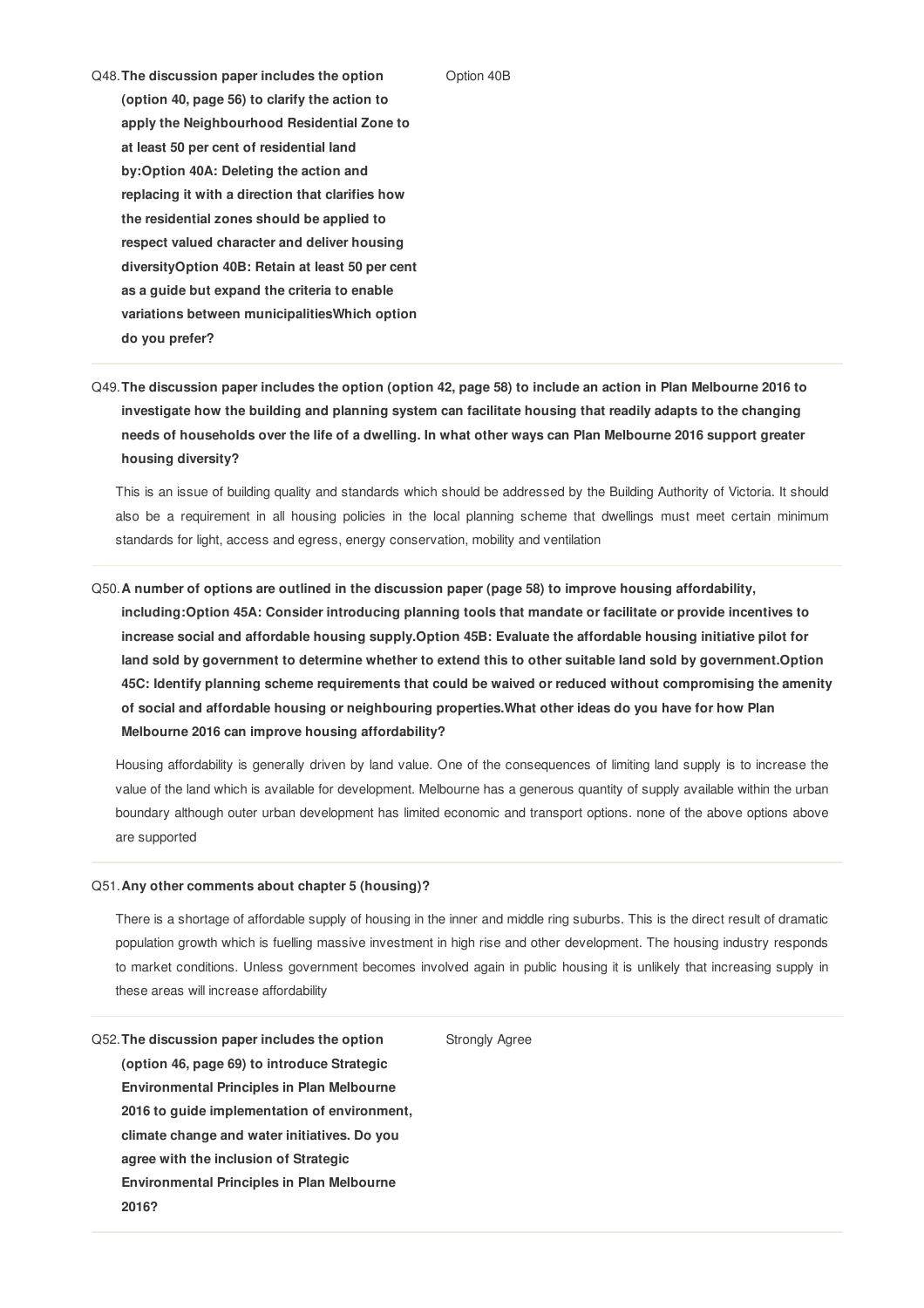# Q53.**Why?**

These principles should be the first consideration in any development or land use proposal. Strategic Environmental Principles should have legal status in the VPP and inform all other levels of planning including VCAT's role in the planning system

Q54.**The discussion paper includes the option (option 47, page 72) proposes to review policy and hazard management planning tools (such as overlays) to ensure the planning system responds to climate change challenges. Do you agree with this proposal?** Agree

# Q55.**Why?**

I principle this is supported although how overlays are used in this way is not explained.

Q56. The discussion paper includes options (options 48 and 49, page 72) to update hazard mapping to promote **resilience and avoid unacceptable risk, and update periodically the planning system and supporting legislative** and policy frameworks to reflect best available climate change science and data. Do you have any comments on **these options?**

Agree

This is supported for the reasons outlined above

Q57.**The discussion paper includes the option (option 50, pages 73) to incorporate natural hazard management criteria into Victorian planning schemes to improve planning in areas exposed to climate change and environmental risks. Do you agree with this idea?**

# Q58.**Why?**

in principle agreement although the detail of this proposal would need to be provided assuming that the overlay process for these purposes would follow the same process as any other overlay?

| Q59. The discussion paper includes the option  | Strongly agree |
|------------------------------------------------|----------------|
| (option 51, page 75) to investigate            |                |
| consideration of climate change risks in       |                |
| infrastructure planning in the land use        |                |
| planning system, including consideration of an |                |
| 'infrastructure resilience test'. Do you agree |                |
| that a more structured approach to             |                |
| consideration of climate change risks in       |                |
| infrastructure planning has merit?             |                |
|                                                |                |

# Q60.**Why?**

We support this proposal because the planning system takes a very limited and localised approach to environmental protection which does not take account of future climate change risks or expected population growth. The current approach works well with areas to be protected, but where residential or other development is proposed there is little requirement to consider infrastructure resilience because of the piecemeal approach to planning for urban development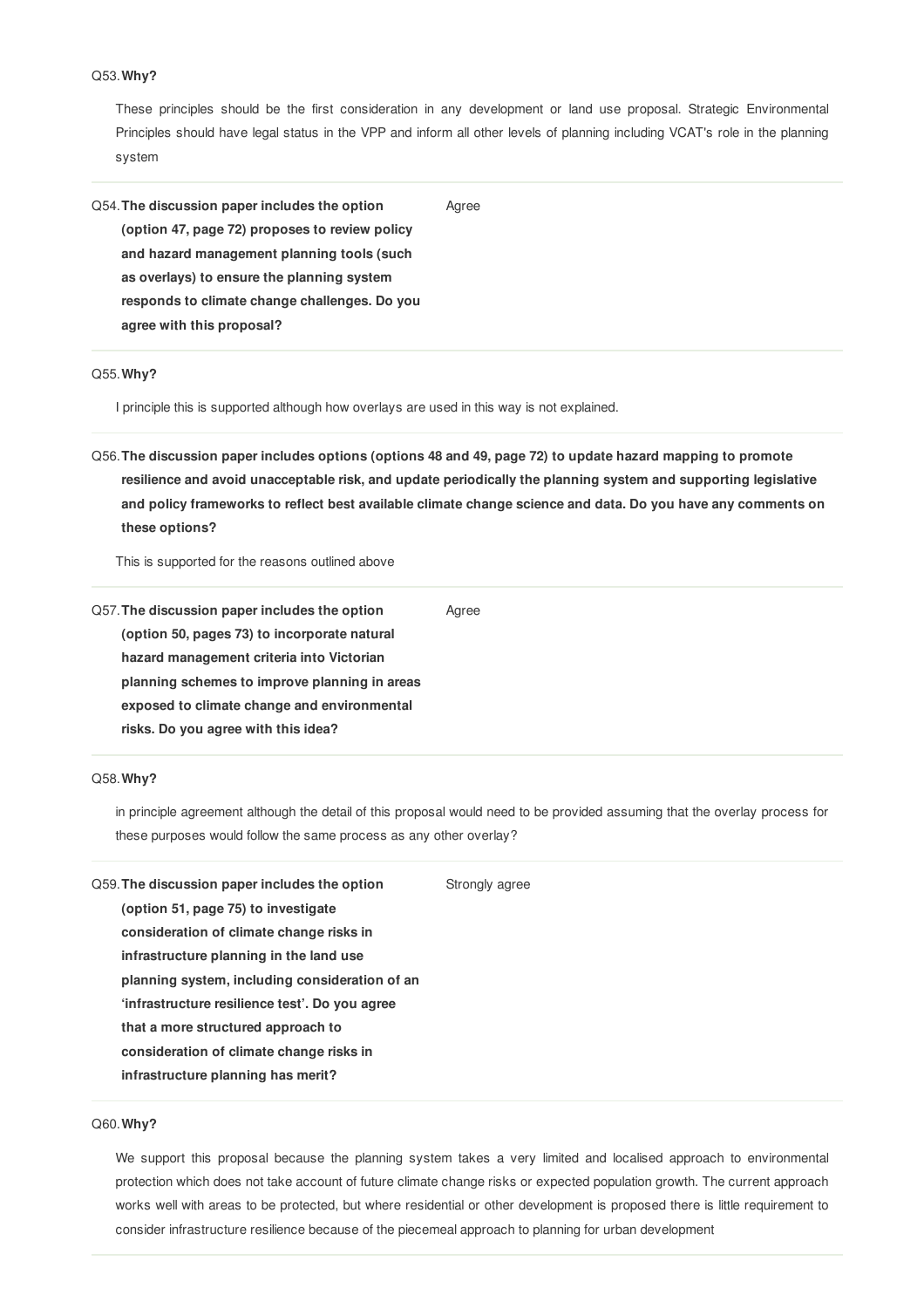Q61.**The discussion paper includes the option (option 52, page 76) to strengthen high-priority habitat corridors throughout Melbourne and its peri-urban areas to improve long-term health of key flora and fauna habitat. Do you agree with this proposal?**

#### Q62.**Why?**

This is supported although there is no explanation of how these corridors and peri-urban areas will be protected. There would need to be a strong regulatory approach rather than a general commitment to protection

Strongly agree

Q63. The discussion paper includes options (options 53 and 54, pages 78 and 79) to introduce strategies to cool our **city including: increasing tree canopy, vegetated ground cover and permeable surfaces; use of Water Sensitive Urban Design and irrigation; and encouraging the uptake of green roofs, facades and walls, as appropriate materials used for pavements and buildings with low heat-absorption properties. What other strategies could be beneficial for cooling our built environment?**

The above strategies are supported but increasing tree canopy and vegetation does not work well with increased densification as implemented to date. The loss of private gardens is a significant factor in the creation of urban heat sinks and there is little requirement for high rise development to include sufficient green open space to provide appropriate access to the inhabitants. Permeable surfaces are not generally associated with sub-division, boundary to boundary development as practised now and McMansions on small lots with no private open space

Q64.**The discussion paper includes the option (option 56A, page 80) to investigate opportunities in the land use planning system, such as strong supporting planning policy, to facilitate the increased uptake of renewable and low-emission energy in Melbourne and its periurban areas. Do you agree that stronger land use planning policies are needed to facilitate the uptake of renewable and low-emission energy?** Agree

# Q65.**Why?**

Agree that this is desirable but only in the context of a consideration of the overall sustainability and environmental protection of designated precincts. It is difficult to see how this could be mandated in the planning system. What does facilitation involve?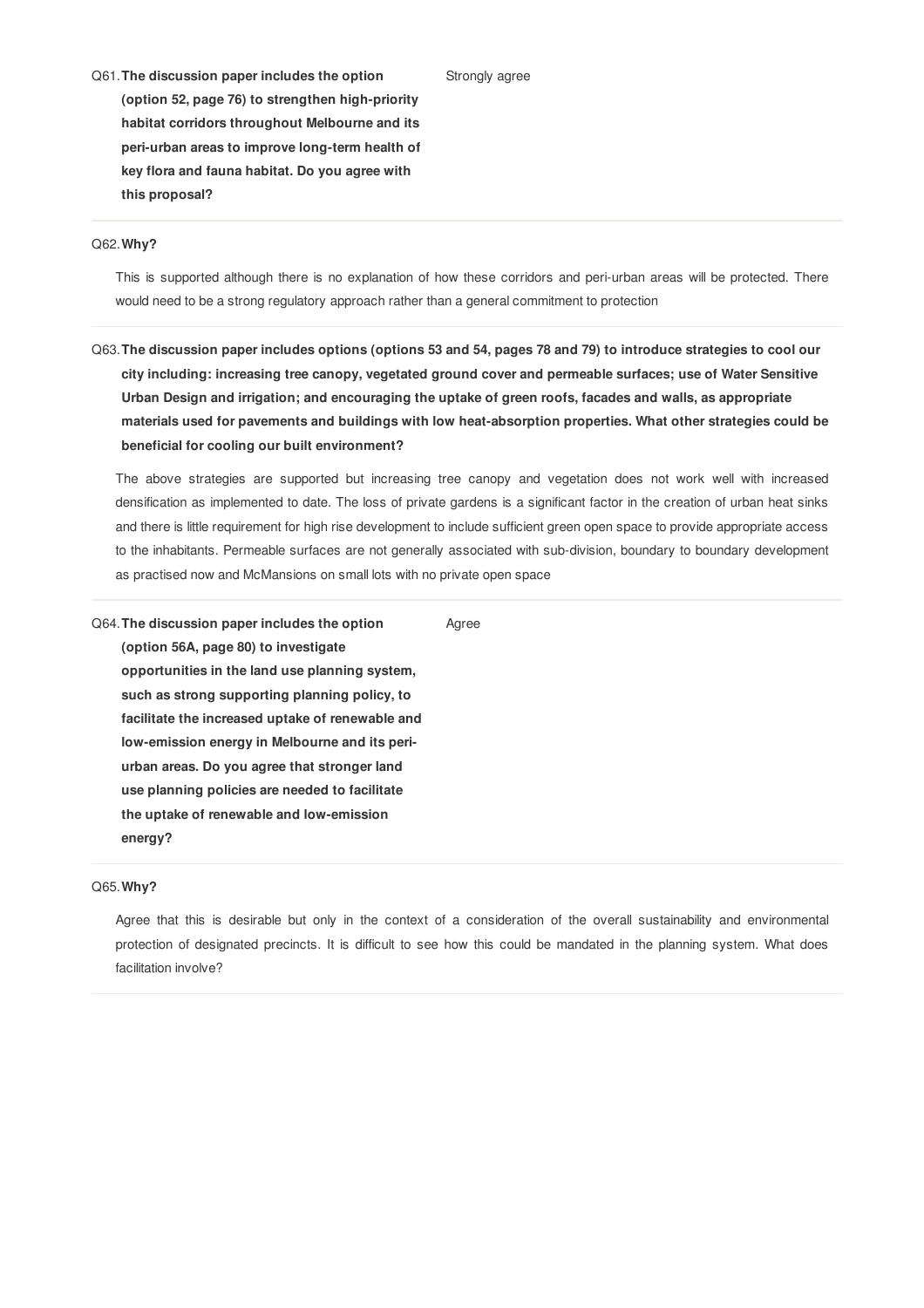| Q66. The discussion paper includes options       |  |
|--------------------------------------------------|--|
| (options 56B and 56C page 80) to strengthen      |  |
| the structure planning process to facilitate     |  |
| future renewable and low emission energy         |  |
| generation technologies in greenfield and        |  |
| urban renewal precincts and require              |  |
| consideration of the costs and benefits of       |  |
| renewable or low-emission energy options         |  |
| across a precinct. Do you agree that the         |  |
| structure planning process should facilitate the |  |
| uptake of renewable and low-emission             |  |
| technologies in greenfield and urban renewal     |  |
| precincts?                                       |  |
|                                                  |  |

## Q67.**Why?**

This is an appropriate consideration for structure planning in green fields sites

Q68.**The discussion paper includes the option (option 57, page 81) to take an integrated approach to planning and building to strengthen Environmentally Sustainable Design, including consideration of costs and benefits. Do you agree that an integrated planning and building approach would strengthen Environmentally Sustainable Design?**

### Q69.**Why?**

environmental building design does not offset the destruction of the local environment including the protection of and planting of trees to deal with carbon minimisation. The externalities of the development or other land use proposal needs to be considered in the context of its contribution or diminution of the total environmental assets or value in a local area

Agree

Agree

### Q70.**Any other comments about chapter 6 (a more resilient and environmentally sustainable Melbourne)?**

There is a fundamental conflict between increased population, increased urban densification and environmental sustainability given the current mechanisms and market operations in Australia

# Q71. Please provide your feedback on 'Chapter 7. New planning tools' below. If you do not want to provide feedback **on this chapter please selected 'save & continue'.**

not answered